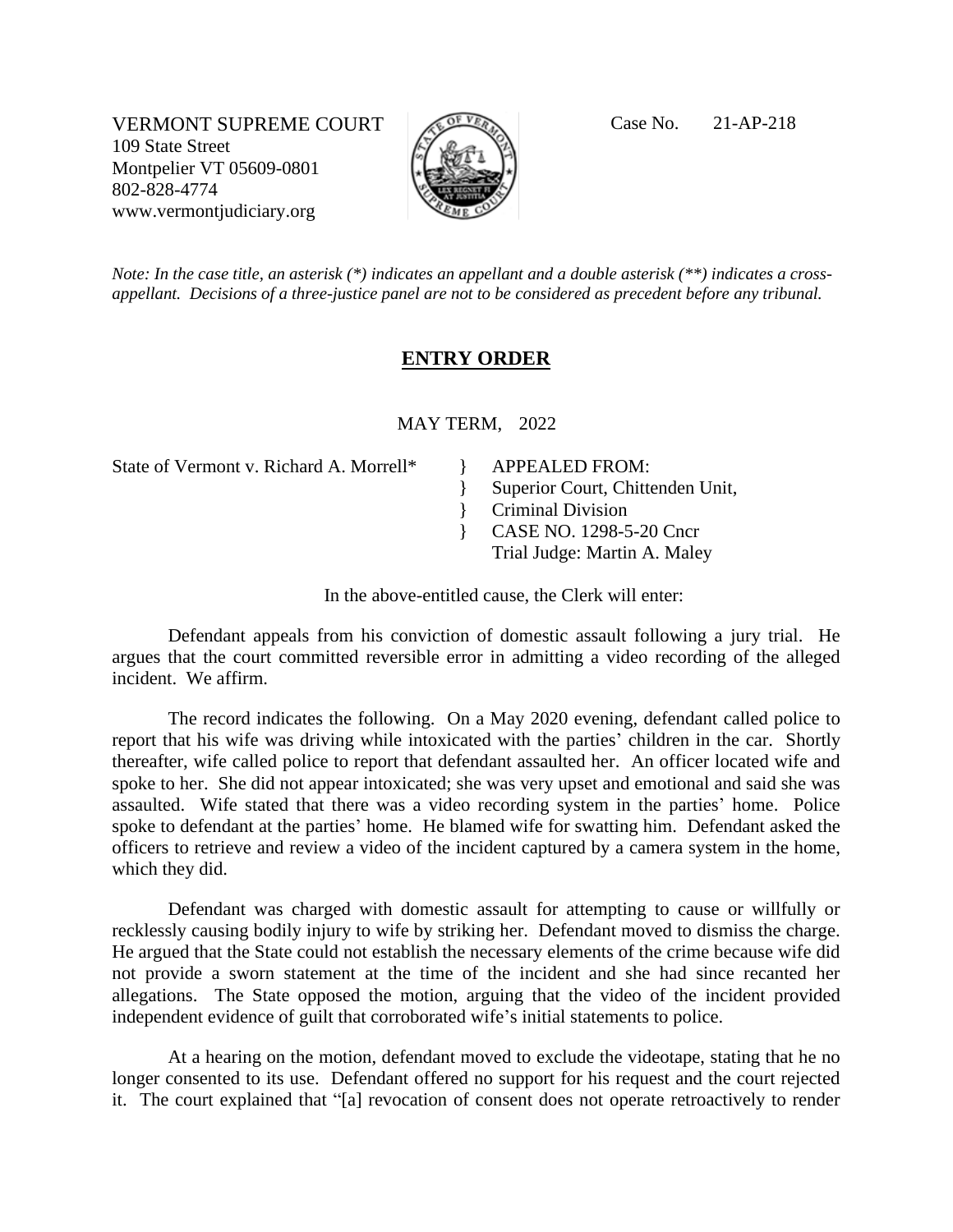unreasonable that search conducted prior to the time of revocation."  $4 W$ . LaFave, Search & Seizure § 8.1(c) (6th ed.). The court reviewed the video and made findings of fact as to what it depicted. At the hearing, wife denied that defendant hit or choked her.

The court concluded that the State had sufficient evidence to support the elements of the charge. It considered the firsthand observations in the police officer's affidavit and deemed wife's statements to police admissible as excited utterances. It also considered the video footage, which it found showed defendant pushing wife onto her back on the kitchen table while he held her down by her throat, after which she kicked him away. The court found that this evidence corroborated wife's excited utterances. Wife also told police that her jaw was sore and that she suffered pain from the incident, which constituted bodily injury under the statute. For these and other reasons, the court denied defendant's motion to dismiss.

At another pretrial motion hearing, defendant's attorney noted that defendant had provided the video to police, believing it would exonerate him, and counsel did not think that stipulating to the video's authenticity and admissibility would be a problem. Defendant referenced the video in his opening argument at trial. He did not object to its admission at trial. The responding officer testified that both wife and defendant stated that there was a recording system in the home. After defendant was transported to the police station, he demanded that police retrieve the camera system so that he could show police the video, indicating that he wanted them to "have a copy of it." Later that night, the officer reviewed a portion of the video with defendant. The officer testified that he had been inside the parties' residence and that the video fairly and accurately depicted the parties' residence. He could easily identify defendant in the video and the woman in the video had the same appearance as wife. The State then offered the video into evidence and, when asked, defendant's counsel stated that he had no objection to its admission. The court admitted the evidence and played the seven-and-a-half-minute long video for the jury. The video was created by an officer recording the video provided by defendant. There is no audio.

Another police officer also testified. Her body camera recorded the conversation during which wife reported that defendant had choked her that evening. The officer described wife as visibly upset and shaken and stated that wife appeared to have experienced a traumatic event. Wife also testified. She said that she was the aggressor, and that defendant did nothing wrong. She said she had been drinking that evening and had lied to police. Defendant did not present any evidence. He moved for a judgment of acquittal, which was denied.

As the State prepared to give its closing argument, defendant attempted to raise a pro se objection to the State's use of the video in its closing. Defendant's counsel explained that defendant was unhappy that counsel had conceded to the video's admission and that defendant had obtained an enhanced copy of the original video that he wanted counsel to submit but counsel had identified various hurdles to doing so pretrial. The court explained that the State clearly had the right to refer in closing to evidence that had already been admitted and that it was too late to be raising objections to the admission of such evidence or seeking to present new evidence. The jury found defendant guilty. Defendant filed a motion to set aside the verdict, which was denied. This appeal followed.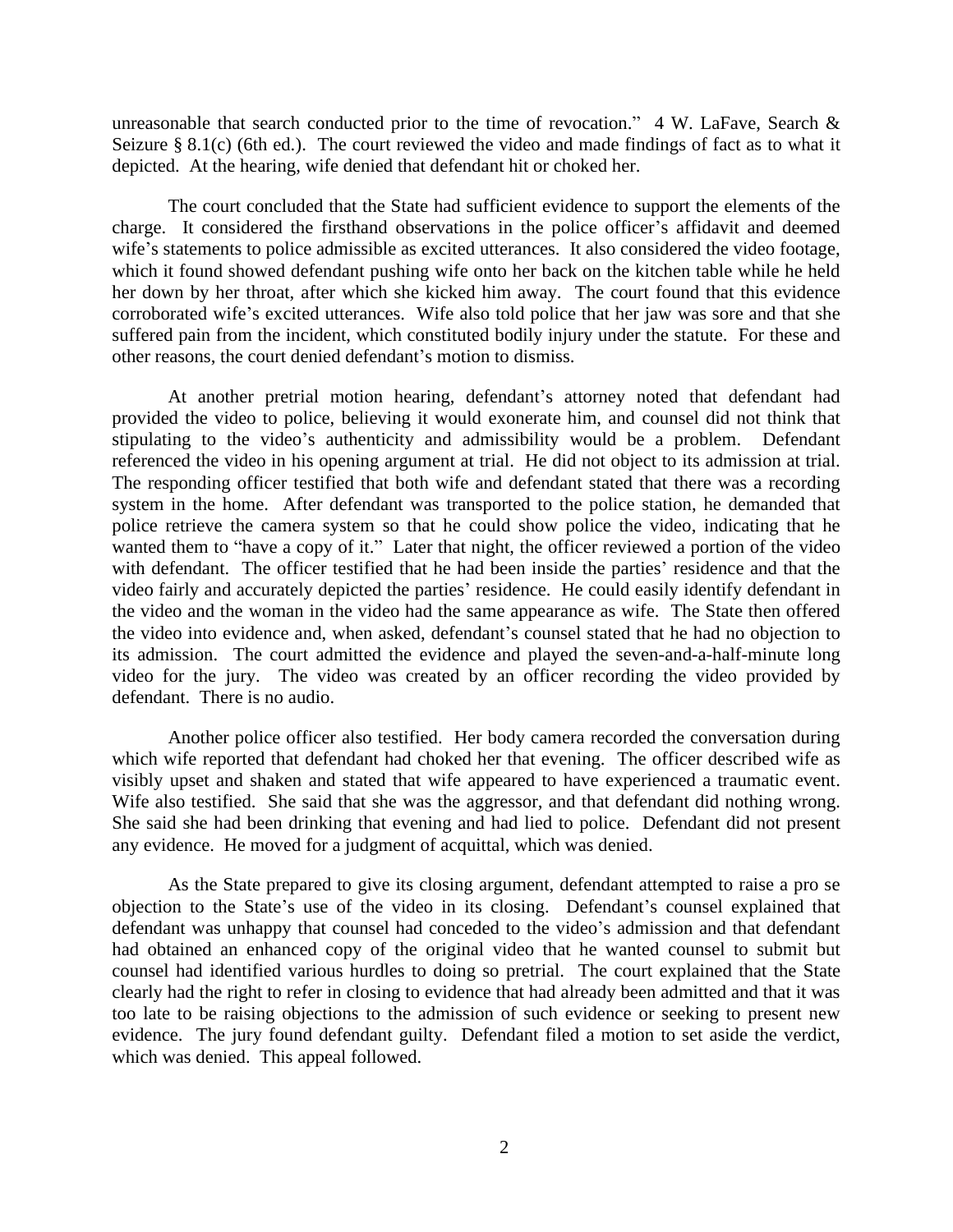Defendant argues on appeal that the court erred in admitting the video. He maintains that the police exceeded the scope of his consent by making a copy of the video; the State failed to present the best evidence or properly authenticate the video; and the error was not harmless. With respect to authentication, defendant argues that the officer could not identify wife in the video, there were no timestamps on the video, and there was no evidence regarding the reliability of the reproduction process. He cites State v. Hiltl, 2021 VT 60, in support of this argument. Defendant acknowledges that he failed to object to the admission of the video at trial but notes that he objected at the pretrial hearing on his motion to dismiss and at another pretrial motion hearing and that defendant raised a pro se objection following the close of evidence. Assuming that he failed to preserve this claim, defendant asserts that the court's admission of the video was plain error.

At the outset, we conclude that defendant failed to properly preserve his arguments for appeal. "[T]o preserve a claim of error in the introduction of evidence, the party opposing introduction must make a timely objection," meaning "that [t]he objection must have been made at the time the evidence was offered or the question was asked." State v. Kinney, 171 Vt. 239, 253-54 (2000) (quotations omitted). Defendant's pretrial objections did not suffice, nor did his pro se objection after the close of evidence when it was too late to raise such objections. Defendant was obligated to object to the admission of the video at trial when the evidence was offered, and he failed to do so. We thus review only for plain error.

"Plain error exists only in exceptional circumstances where a failure to recognize error would result in a miscarriage of justice, or where there is glaring error so grave and serious that it strikes at the very heart of the defendant's constitutional rights. The error must not only affect substantial rights, but also have an unfair prejudicial impact on the jury's deliberations. State v. Carpenter, 170 Vt. 371, 375 (2000) (citation omitted).

Defendant fails to show that any violation of the best-evidence rule is plain error. A surveillance video is admissible under Vermont Rule of Evidence 901(a) if there is "evidence sufficient to support a finding that the matter in question is what its proponent claims." "This is merely a preliminary determination, and as such, the test for authenticating evidence is not a demanding one." Hiltl, 2021 VT 60, ¶ 28 (quotation omitted). "[T]he trial court acts as a gatekeeper" and need only "conclude that there is evidence upon which a reasonable jury" could find "that the evidence is what it purports to be."  $\underline{Id}$ . (quotations omitted). We distinguish this case from Hiltl because, unlike that case, our review here is only for plain error. In Hiltl, moreover, we considered the admissibility of a surveillance video generated by a business, which police obtained from the business. In this case, defendant controlled the video recording, which captured images from his own home. He provided the camera system to police and there was no opportunity for police to modify it before viewing it. Defendant demanded that police review the video that he provided, and defendant and police watched the video together.

We find no miscarriage of justice or glaring error that "strikes at the very heart of defendant's constitutional rights" in the court's admission of the surveillance video here. Carpenter, 170 Vt. at 375 (citation omitted). As indicated above, the video was from a system set up in the parties' home; defendant provided the camera system to police and demanded that they review it. Police reviewed the video with defendant and made a copy of it. The question of consent was resolved before trial. Defendant's attorney indicated at a pretrial hearing that he